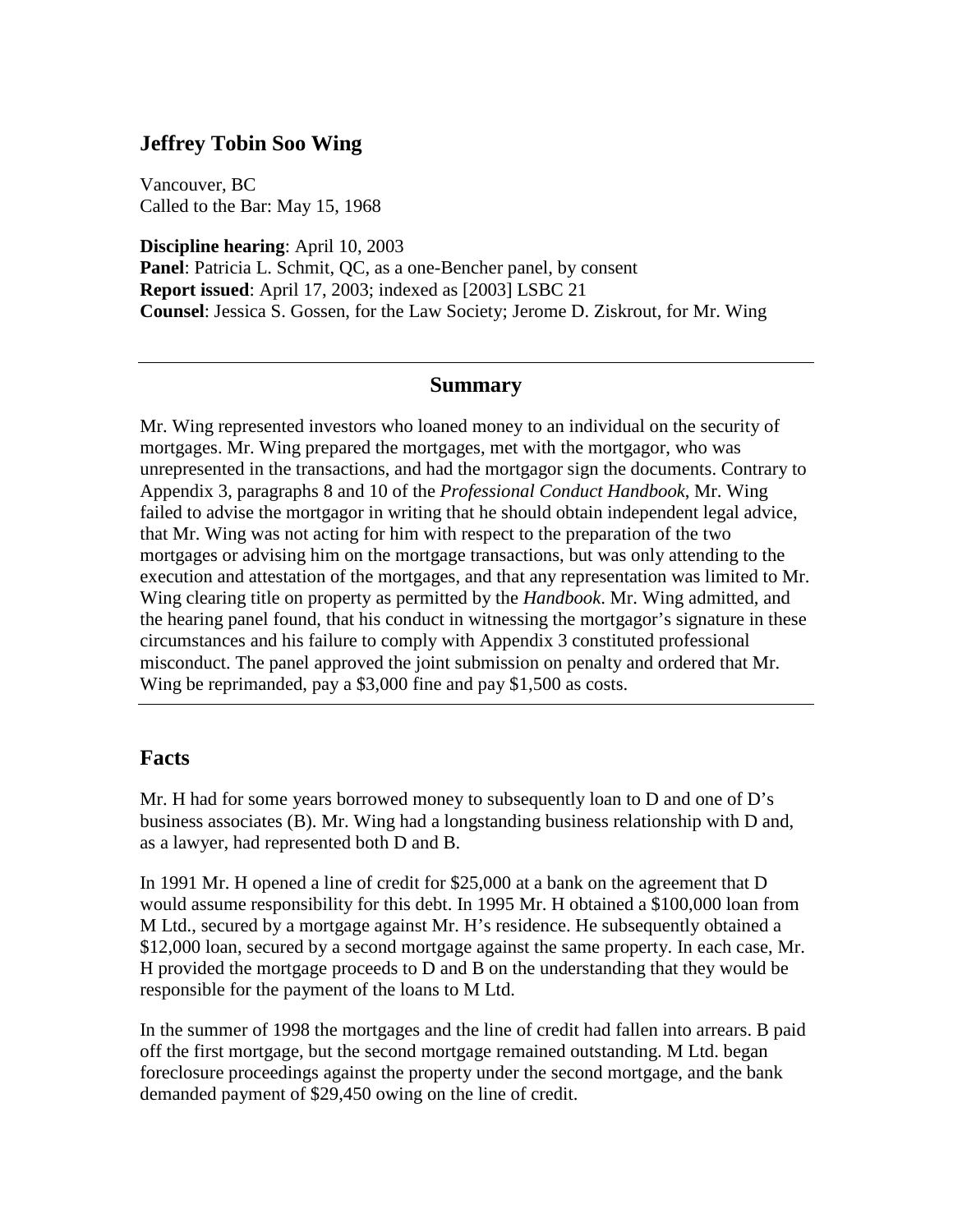Mr. H asked D to repay the remaining debts to the bank and to M Ltd.

In September, 1998 D asked Mr. Wing to arrange for a loan of \$55,000 to Mr. H. Mr. Wing arranged for certain investors, including Mr. Wing's wife, to make this loan to Mr. H. The loan was to be secured against Mr. H's residence by a second mortgage (one of the M Ltd. mortgages still remained on title). Mr. Wing acted for the investors in this transaction and Mr. H was unrepresented.

Mr. Wing prepared the mortgage and met with D and Mr. H. Mr. H signed the mortgage as mortgagor and D signed as guarantor. Pursuant to a direction to pay signed by Mr. H, Mr. Wing disbursed the mortgage proceeds to pay out the debts owed to M Estate, to pay off the bank line of credit, to pay a bonus to the mortgagees, to pay Mr. Wing's legal fees and to pay the balance to another person who had loaned money to D.

In October, 1998, at the request of D, Mr. Wing arranged a \$15,000 loan from the same investors to Mr. H. The loan was to be secured by a further mortgage against Mr. H's residence. Mr. Wing prepared the mortgage documents and again met with D and Mr. H. Mr. H signed the document as mortgagor and D signed as guarantor. Pursuant to the direction to pay, Mr. Wing paid his legal account from the mortgage proceeds and paid the balance to D.

The interest charged on both mortgages that Mr. Wing had arranged was 15%.

Mr. Wing knew it was intended that D would pay these mortgage loans, and D did so until he died in September, 1999. At that time, Mr. Wing contacted Mr. H to arrange for a continuation of the mortgage payments.

Contrary to Appendix 3, paragraphs 8 and 10 of the *Professional Conduct Handbook*, Mr. Wing did not advise Mr. H in writing that:

- Mr. H should obtain independent legal advice;
- Mr. Wing was not acting for Mr. H with respect to the preparation of the two mortgages;
- Mr. Wing was not advising Mr. H with respect to the mortgage transactions but was only attending to the execution and attestation of the mortgages; and
- to the extent Mr. Wing was acting for Mr. H, his representation was limited to clearing title on Mr. H's property as permitted by Appendix 3, paragraph 10 of the *Handbook* and, if a conflict arose in this limited representation, Mr. Wing would cease to act for Mr. H.

## **Decision**

Mr. Wing acknowledged, and the hearing panel found, that his conduct constituted professional misconduct in: